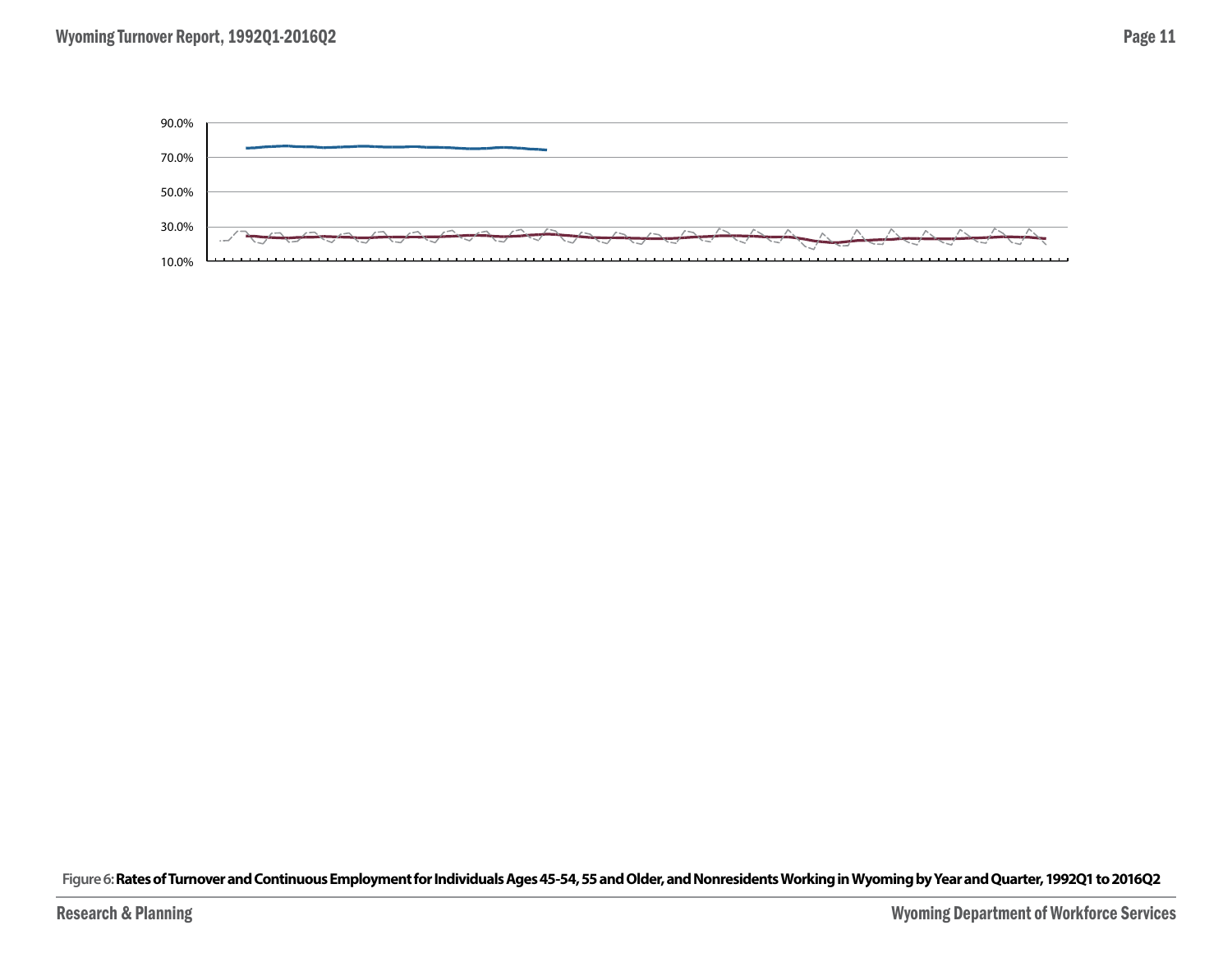## **Table 2: Quarterly Turnover Statistics by County of Employment in Wyoming, 2016Q2**

|                    |                           | (H)              | $(H)+(B)$          | (B)<br><b>Both Hire</b> | (E)              | $(E)+(B)$          | (C)<br><b>Continuous</b> | $(H+E+B+C)$  | <b>Turnover</b><br>Change |                   |
|--------------------|---------------------------|------------------|--------------------|-------------------------|------------------|--------------------|--------------------------|--------------|---------------------------|-------------------|
| County             | <b>Row</b>                | <b>Hire Only</b> | <b>Total Hires</b> | and Exit                | <b>Exit Only</b> | <b>Total Exits</b> | <b>Employment</b>        | <b>Total</b> | Rate <sup>a</sup>         | <b>Prior Year</b> |
| Albany             | Transactions <sup>b</sup> | 2,638            | 3,491              | 853                     | 2,050            | 2,903              | 13,283                   | 18,824       | 29.4                      | $-2.5$            |
|                    | Rates                     | 14.0             | 18.5               | 4.5                     | 10.9             | 15.4               | 70.6                     | 100.0        |                           |                   |
| <b>Big Horn</b>    | <b>Transactions</b>       | 641              | 847                | 206                     | 431              | 637                | 3,620                    | 4,898        | 26.1                      | $-3.2$            |
|                    | Rates                     | 13.1             | 17.3               | 4.2                     | 8.8              | 13.0               | 73.9                     | 100.0        |                           |                   |
| Campbell           | Transactions              | 2,335            | 3,399              | 1,064                   | 3,668            | 4,732              | 21,761                   | 28,828       | 24.5                      | $-2.0$            |
|                    | Rates                     | 8.1              | 11.8               | 3.7                     | 12.7             | 16.4               | 75.5                     | 100.0        |                           |                   |
| Carbon             | Transactions              | 1,528            | 2,070              | 542                     | 954              | 1,496              | 5,897                    | 8,921        | 33.9                      | $-2.3$            |
|                    | Rates                     | 17.1             | 23.2               | 6.1                     | 10.7             | 16.8               | 66.1                     | 100.0        |                           |                   |
| Converse           | <b>Transactions</b>       | 726              | 1,032              | 306                     | 818              | 1,124              | 4,567                    | 6,417        | 28.8                      | $-2.5$            |
|                    | Rates                     | 11.3             | 16.1               | 4.8                     | 12.7             | 17.5               | 71.2                     | 100.0        |                           |                   |
| Crook              | <b>Transactions</b>       | 405              | 552                | 147                     | 236              | 383                | 1,813                    | 2,601        | 30.3                      | $-4.7$            |
|                    | Rates                     | 15.6             | 21.2               | 5.7                     | 9.1              | 14.7               | 69.7                     | 100.0        |                           |                   |
| Fremont            | <b>Transactions</b>       | 2,338            | 3,235              | 897                     | 2,048            | 2,945              | 12,821                   | 18,104       | 29.2                      | $-2.8$            |
|                    | Rates                     | 12.9             | 17.9               | 5.0                     | 11.3             | 16.3               | 70.8                     | 100.0        |                           |                   |
| Goshen             | Transactions              | 560              | 784                | 224                     | 596              | 820                | 3,740                    | 5,120        | 27.0                      | $-0.9$            |
|                    | Rates                     | 10.9             | 15.3               | 4.4                     | 11.6             | 16.0               | 73.0                     | 100.0        |                           |                   |
| <b>Hot Springs</b> | <b>Transactions</b>       | 328              | 420                | 92                      | 258              | 350                | 1,707                    | 2,385        | 28.4                      | $-2.4$            |
|                    | Rates                     | 13.8             | 17.6               | 3.9                     | 10.8             | 14.7               | 71.6                     | 100.0        |                           |                   |
| Johnson            | <b>Transactions</b>       | 708              | 925                | 217                     | 386              | 603                | 2,515                    | 3,826        | 34.3                      | $-1.6$            |
|                    | Rates                     | 18.5             | 24.2               | 5.7                     | 10.1             | 15.8               | 65.7                     | 100.0        |                           |                   |
| Laramie            | <b>Transactions</b>       | 6,406            | 9,270              | 2,864                   | 5,790            | 8,654              | 36,599                   | 51,659       | 29.2                      | $-0.9$            |
|                    | Rates                     | 12.4             | 17.9               | 5.5                     | 11.2             | 16.8               | 70.8                     | 100.0        |                           |                   |
| Lincoln            | Transactions              | 1,140            | 1,626              | 486                     | 713              | 1,199              | 4,919                    | 7,258        | 32.2                      | 1.5               |
|                    | Rates                     | 15.7             | 22.4               | 6.7                     | 9.8              | 16.5               | 67.8                     | 100.0        |                           |                   |
| Natrona            | <b>Transactions</b>       | 5,091            | 7,317              | 2,226                   | 5,289            | 7,515              | 32,629                   | 45,235       | 27.9                      | $-3.4$            |
|                    | Rates                     | 11.3             | 16.2               | 4.9                     | 11.7             | 16.6               | 72.1                     | 100.0        |                           |                   |
| Niobrara           | <b>Transactions</b>       | 145              | 189                | 44                      | 96               | 140                | 759                      | 1,044        | 27.3                      | $-1.0$            |
|                    | Rates                     | 13.9             | 18.1               | 4.2                     | 9.2              | 13.4               | 72.7                     | 100.0        |                           |                   |
| Park               | <b>Transactions</b>       | 3,592            | 4,615              | 1,023                   | 2,034            | 3,057              | 10,043                   | 16,692       | 39.8                      | 2.5               |
|                    | Rates                     | 21.5             | 27.6               | 6.1                     | 12.2             | 18.3               | 60.2                     | 100.0        |                           |                   |
| Platte             | <b>Transactions</b>       | 586              | 1,056              | 470                     | 475              | 945                | 2,869                    | 4,400        | 34.8                      | $-1.0$            |
|                    | Rates                     | 13.3             | 24.0               | 10.7                    | 10.8             | 21.5               | 65.2                     | 100.0        |                           |                   |
| Sheridan           | Transactions              | 2,059            | 2,813              | 754                     | 1,772            | 2,526              | 10,647                   | 15,232       | 30.1                      | $-3.6$            |
|                    | Rates                     | 13.5             | 18.5               | 5.0                     | 11.6             | 16.6               | 69.9                     | 100.0        |                           |                   |

(H) Hire Only. (B) Both Hire and Exit. (E) Exit Only. (C) Continuous Employment.

a Turnover rate equals (H+E+B)/Total.

**bJobs worked at any time during the quarter.** 

Historical turnover data can be found online at http://doe.state.wy.us/LMI/turnover.htm.

(Table continued on page 13)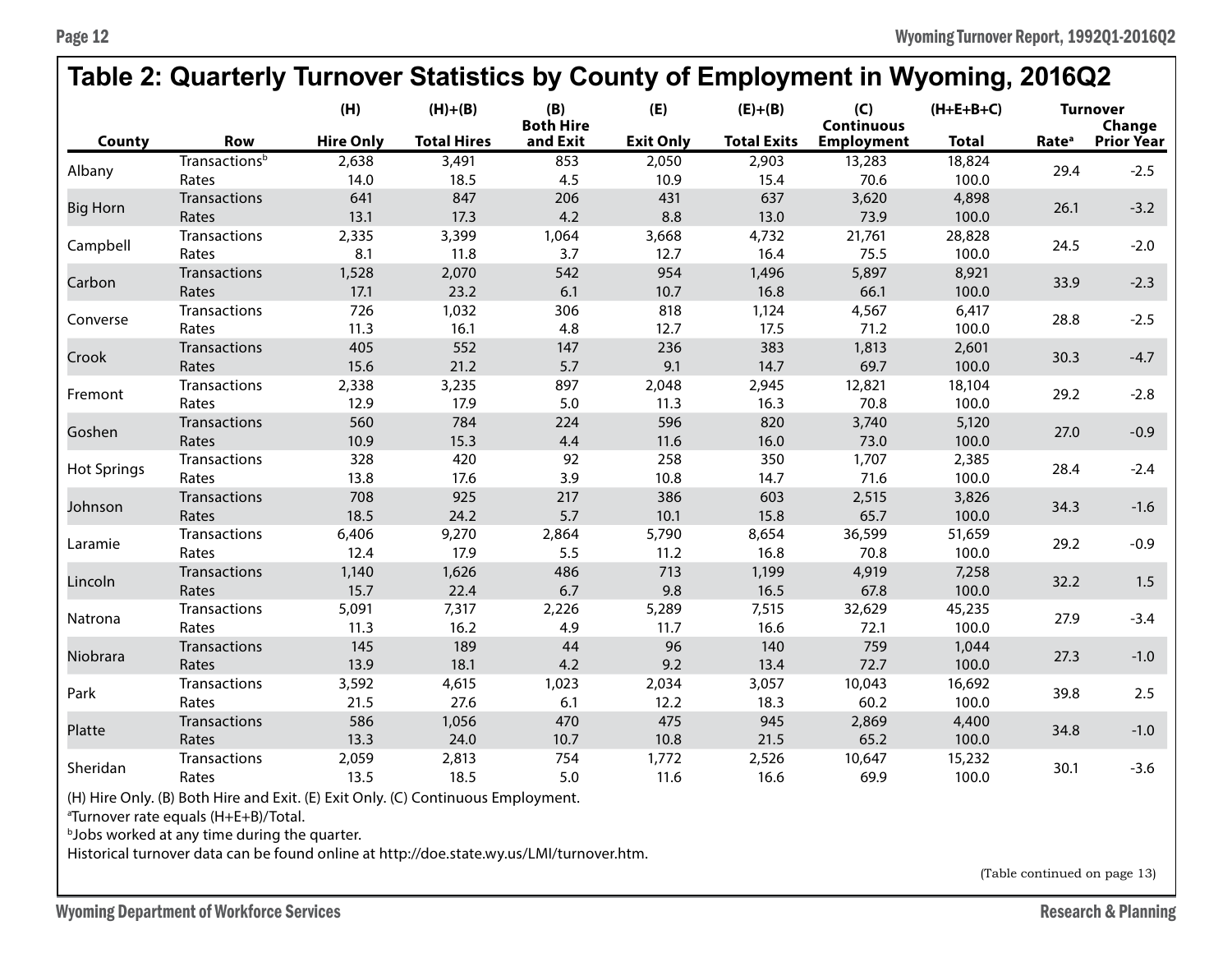|            | Table 2: Quarterly Turnover Statistics by County of Employment in Wyoming, 2016Q2 |                  |                    |                         |                  |                    |                          |             |                   |                           |  |
|------------|-----------------------------------------------------------------------------------|------------------|--------------------|-------------------------|------------------|--------------------|--------------------------|-------------|-------------------|---------------------------|--|
|            |                                                                                   | (H)              | $(H)+(B)$          | (B)<br><b>Both Hire</b> | (E)              | $(E)+(B)$          | (C)<br><b>Continuous</b> | $(H+E+B+C)$ |                   | <b>Turnover</b><br>Change |  |
| County     | <b>Row</b>                                                                        | <b>Hire Only</b> | <b>Total Hires</b> | and Exit                | <b>Exit Only</b> | <b>Total Exits</b> | <b>Employment</b>        | Total       | Rate <sup>a</sup> | <b>Prior Year</b>         |  |
| Sublette   | <b>Transactions</b>                                                               | 663              | 842                | 179                     | 496              | 675                | 3,147                    | 4,485       | 29.8              | 0.6                       |  |
|            | Rates                                                                             | 14.8             | 18.8               | 4.0                     | 11.1             | 15.1               | 70.2                     | 100.0       |                   |                           |  |
| Sweetwater | <b>Transactions</b>                                                               | 2,816            | 4,002              | 1,186                   | 2,784            | 3,970              | 18,824                   | 25,610      | 26.5              | $-1.2$                    |  |
|            | Rates                                                                             | 11.0             | 15.6               | 4.6                     | 10.9             | 15.5               | 73.5                     | 100.0       |                   |                           |  |
| Teton      | <b>Transactions</b>                                                               | 8,043            | 9,774              | 1,731                   | 4,039            | 5,770              | 14,103                   | 27,916      | 49.5              | $-0.2$                    |  |
|            | Rates                                                                             | 28.8             | 35.0               | 6.2                     | 14.5             | 20.7               | 50.5                     | 100.0       |                   |                           |  |
| Uinta      | <b>Transactions</b>                                                               | 1.144            | 1,789              | 645                     | 1,087            | 1,732              | 7,135                    | 10,011      | 28.7              | $-4.9$                    |  |
|            | Rates                                                                             | 11.4             | 17.9               | 6.4                     | 10.9             | 17.3               | 71.3                     | 100.0       |                   |                           |  |
| Washakie   | <b>Transactions</b>                                                               | 530              | 685                | 155                     | 395              | 550                | 3,016                    | 4,096       | 26.4              | $-1.9$                    |  |
|            | Rates                                                                             | 12.9             | 16.7               | 3.8                     | 9.6              | 13.4               | 73.6                     | 100.0       |                   |                           |  |
| Weston     | <b>Transactions</b>                                                               | 377              | 476                | 99                      | 255              | 354                | 2,059                    | 2,790       |                   | $-3.9$                    |  |
|            | Rates                                                                             | 13.5             | 17.1               | 3.5                     | 9.1              | 12.7               | 73.8                     | 100.0       | 26.2              |                           |  |

Non-Specified Transactions 1,028 1,944 <sup>916</sup> 1,355 2,271 2,482 5,781 57.1 0.0 Rates 17.8 33.6 15.8 23.4 39.3 42.9 100.0

Transactions 46,263 63,909 17,646 37,608 55,254 220,888 322,405<br>Rates 14.3 19.8 5.5 11.7 17.1 68.5 100.0 31.5 -1.4

## (Table continued from page 12)

a Turnover rate equals (H+E+B)/Total.

## **Table 2: Quarterly Turnover Statistics by County of Employment in Wyoming, 2016Q2**

**bJobs worked at any time during the quarter.** Historical turnover data can be found online at http://doe.state.wy.us/LMI/turnover.htm.

(H) Hire Only. (B) Both Hire and Exit. (E) Exit Only. (C) Continuous Employment.